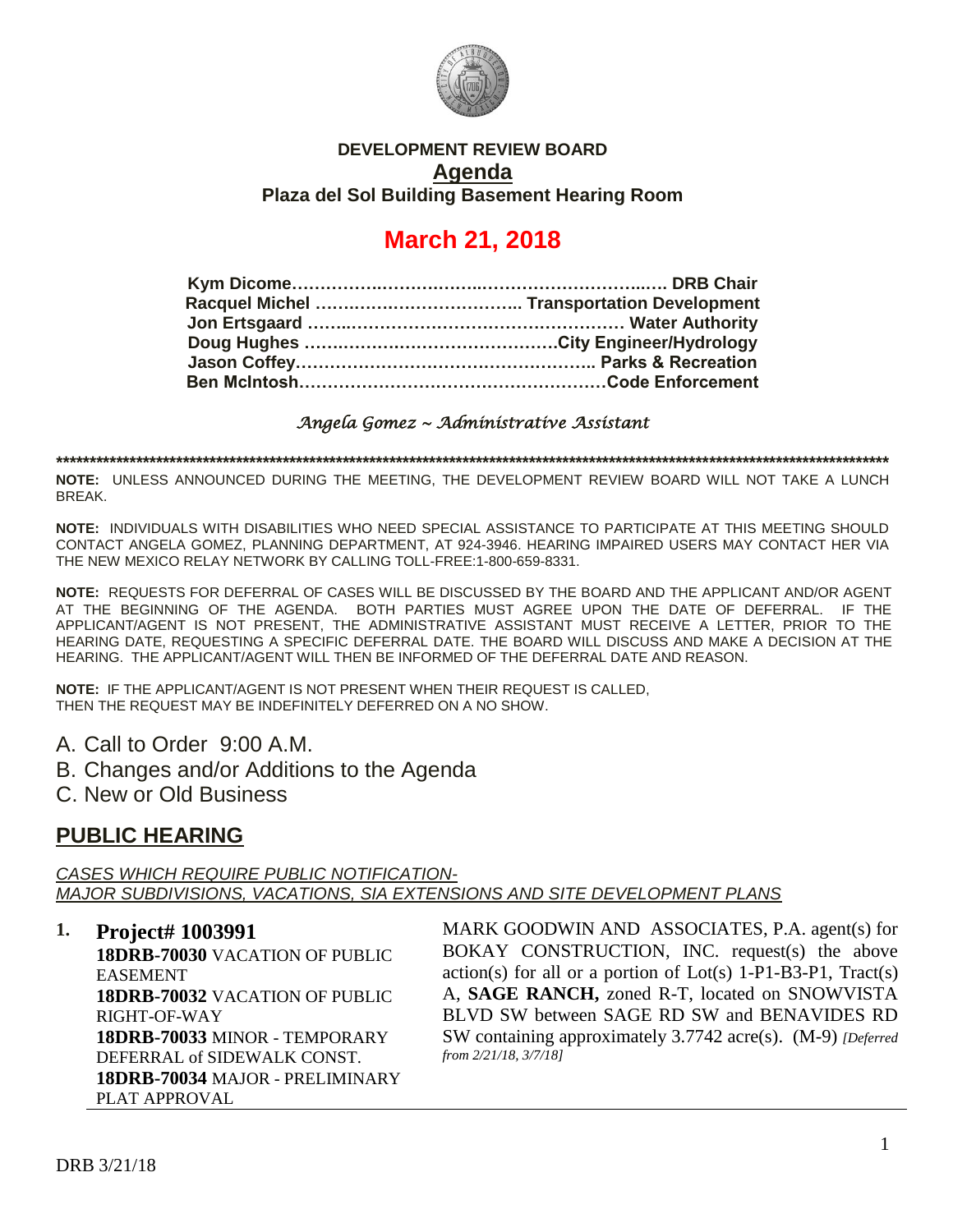# **MINOR CASES**

#### *SITE DEVELOPMENT PLANS (EPC FINAL SIGN-OFF) AMENDED PLANS AND MASTER DEVELOPMENT PLANS (CITY COUNCIL FINAL SIGN-OFF)*

| 2. | Project# 1000591 (1011545)<br>18DRB-70070 - AMENDED SITE PLAN for<br><b>BUILDING PERMIT</b> | DEKKER PERICH SABATINI agent(s) for JOURNAL<br>CENTER BUILDING ASSOCIATES request(s) the above<br>$action(s)$ for all or a portion of $Lot(s)$ 4AA-5A-1,<br><b>JOURNAL CENTER</b> zoned IP, located on MASTHEAD<br>ST NE between JEFFERSON ST NE and PAN<br>AMERICAN FWY containing approximately 3.3 acre(s).<br>$(D-17)$ [Deferred from 3/7/18]                                           |
|----|---------------------------------------------------------------------------------------------|---------------------------------------------------------------------------------------------------------------------------------------------------------------------------------------------------------------------------------------------------------------------------------------------------------------------------------------------------------------------------------------------|
| 3. | <b>Project# 1001523</b><br>18DRB-70044 MAJOR - SITE PLAN for<br><b>BUILDING PERMIT</b>      | MULLEN HELLER ARCHITECTURE, P.C. agent(s) for<br>ACOMA BUSINESS ENTERPRISES request(s) the above<br>$action(s)$ for all or a portion of $Lot(s)$ 15 AND 16,<br><b>LADERA BUSINESS PARK</b> Unit(s) 1, zoned SU-1/Light<br>Industrial, located on NW CORNER of UNSER BLVD NW<br>and LA MORADO NW, containing approximately 2.63<br>$\text{acre}(s)$ . (H-9) [Deferred from 2/28/18, 3/14/18] |
|    | MINOR PLATS, FINAL (MAJOR) PLATS, AMENDED PLATS AND PLANS                                   |                                                                                                                                                                                                                                                                                                                                                                                             |
|    | $\mathbf{R}$ $\mathbf{H}$ $\mathbf{H}$                                                      | A DOIL AND DLANT AND HEL CONSTITUTANTS $\ldots$                                                                                                                                                                                                                                                                                                                                             |

| 4. | Project# 1004480<br>18DRB-70087 MINOR - PRELIMINARY/<br>FINAL PLAT APPROVAL                                                              | ARCH AND PLAN LAND USE CONSULTANTS agent(s)<br>for ROGELIO AND MARIA JESUS SOLIS request(s) the<br>above action(s) for all or a portion of Lot(s) $125A$ AND<br>126A1, zoned R-1, located on 302 47TH ST NW between<br>RINCON RD NW and GLENDALE PL NW containing<br>approximately $1.08$ acre(s). $(K-12)$             |
|----|------------------------------------------------------------------------------------------------------------------------------------------|-------------------------------------------------------------------------------------------------------------------------------------------------------------------------------------------------------------------------------------------------------------------------------------------------------------------------|
| 5. | <b>Project# 1004908</b><br>18DRB-70082 MINOR - PRELIMINARY/<br>FINAL PLAT APPROVAL                                                       | BOB KEERAN request(s) the above action(s) for all or a<br>portion of LT1 PLAT OF KELLER LN SUBD & LT 5-<br>P1 PLAT OF ESTRADA CT SUBD, zoned RD/3 DUA,<br>located on KEERAN LANE NE and ESTRADA COURT<br>south of OAKLAND AVE NE<br>containing<br>NE.<br>approximately $.47$ acre(s). (C-20)                            |
| 6. | <b>Project# 1010675</b><br>18DRB-70085 VACATION OF PRIVATE<br><b>EASEMENT</b><br>18DRB-70086 MINOR - PRELIMINARY/<br>FINAL PLAT APPROVAL | SURV-TEK INC<br>$agent(s)$ for $CAMEL$<br><b>ROCK</b><br>DEVELOPMENT, LLC request(s) the above action(s) for<br>all or a portion of Lot(s) 1-5, PASEO MARKET PLACE,<br>zoned SU-2 C-1, located on SAN PEDRO DR NE between<br>PASEO DEL NORTE NE and SAN BERNARDINO NE<br>containing approximately $6.8$ acre(s). (D-18) |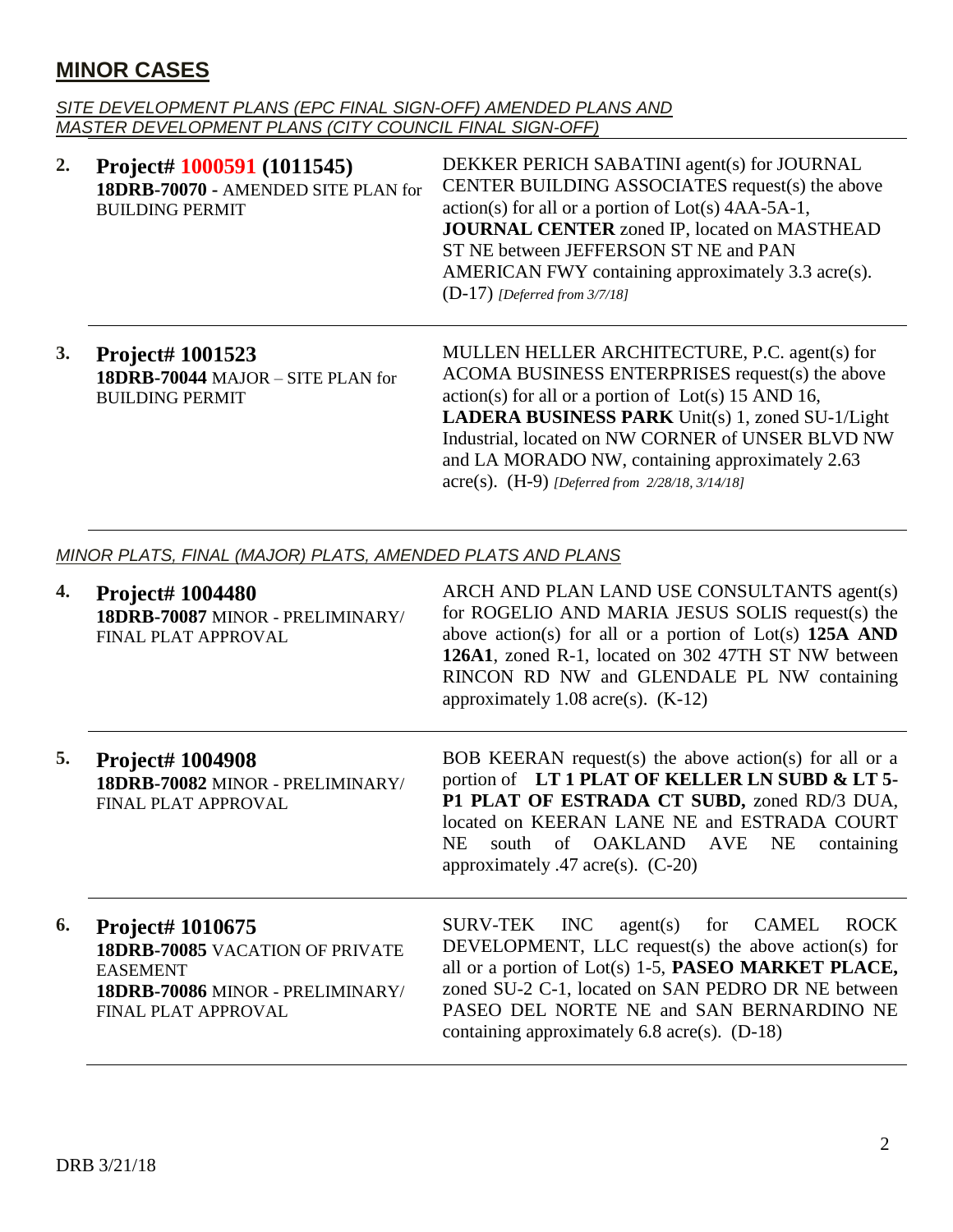**7. Project# 1011479 18DRB-70084** SUBDN DESIGN VARIANCE FROM MIN DPM STDS **18DRB-70067** MINOR - PRELIMINARY/ FINAL PLAT APPROVAL *(Def. from 3/7/18)*

COMMUNITY SCIENCES CORP agent(s) for RODERICK  $&$  JULIA DEVINE request(s) the above action(s) for all or a portion of Lot(s) A, B & C, Tract(s) 242, **CASAS DEVINE HOMES,** zoned R-1, located on 2406 MOUNTAIN RD NW containing approximately .56 acre(s). (J-13)

**8. Project# 1011517 18DRB-70088** MINOR - PRELIMINARY/ FINAL PLAT APPROVAL **18DRB-70089** SUBDN DESIGN VARIANCE FROM MIN DPM STDS

ARCH AND PLAN LAND USE CONSULTANTS agent(s) for NEXUS BLUE LLC request(s) the above action(s) for all or a portion of Lot(s) 3-6, Block(s) L, **EASTERN ADDITION,** zoned SU-2, located on BROADWAY BLVD SE between TRUMBULL AVE SE and DAN AVE SE containing approximately .652 acre(s). (L-14)

**9. Project# 1004428 18DRB-70007** - AMENDMENT TO PRELIMINARY PLAT

MARK GOODWIN AND ASSOCIATES, P.A. agent(s) for CEJA VISTA, LLC request(s) the above action(s) for all or a portion of Tract(s) RR-3-A, RR-3-B, RR-3-C, RR-3-D, AND RR-3-E, **CEJA VISTA,** zoned R-2/SU-1 for C-1/R-LT, located on DENNIS CHAVEZ BLVD SW south of 98<sup>th</sup> ST SW and UNINCORPORATED AREAS containing approximately 98.907 acre(s). (P-9) *[deferred from 1/17/18, 1/24/18, 2/7/18, 2/21/18, 3/7/18]*

**10. Project# 1002739 18DRB-70002** - AMENDED SITE PLAN for SUBDIVISION **18DRB-70003** - AMENDMENT TO PRELIMINARY PLAT **18DRB-70004** - TEMPORARY DEFERRAL of SIDEWALK CONST

MARK GOODWIN AND ASSOCIATES, P.A. agent(s) for KB HOME NEW MEXICO, INC request(s) the above  $action(s)$  for all or a portion of  $Lot(s)$  4 AND 6, **HERITAGE TRAILS Unit(s) 4,** zoned R-LT/ R-D, located on COLOBEL AVE SW between IRONSTONE ST SW AND PITOCHE PL SW containing approx. 84.9303 acre(s). (N-8) *[deferred from 3/14/18]*

**11. Project# 1007502** 17DRB-70342 MINOR - PRELIMINARY/ FINAL PLAT APPROVAL MARK GOODWIN AND ASSOCIATES, P.A. agent(s) for TACO CABANA OF EL PASO INC request(s) the above  $action(s)$  for all or a portion of Tract(s) M-1-M-B-2, **TACO CABANA COTTONWOOD** zoned SU-1, located on 7 BAR LOOP BETWEEN COORS BLVD AND COTTONWOOD DR containing approximately .998 acre(s). (B-13) *[deferred from 12/13/17]*